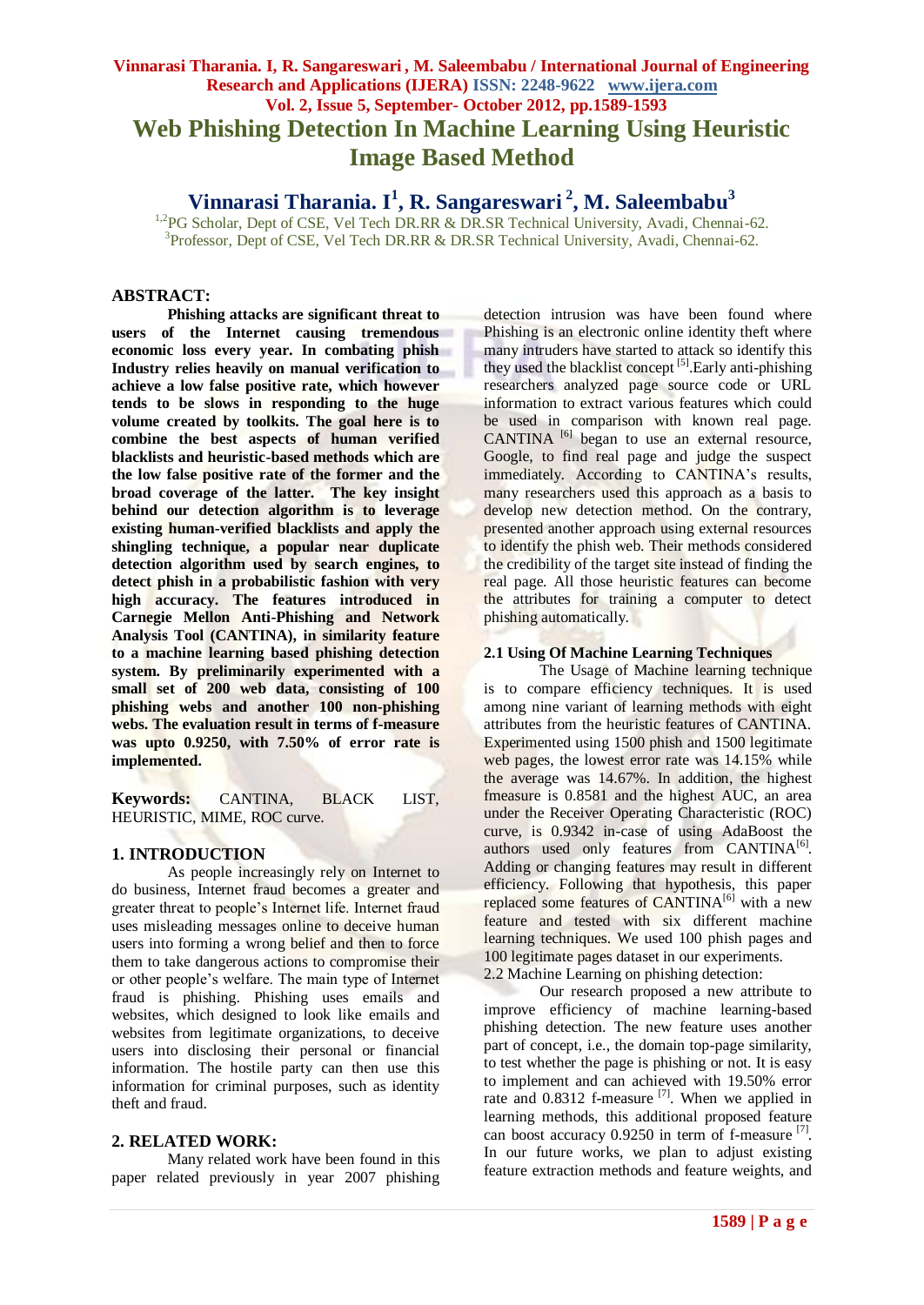seek for more relevant features to get better result. Furthermore the method used to collect a dataset must be improved.

# **3. METHODS:**

The application of machine learning is to the solve the problem of web phishing detection. The blacklist is a list of known phishing sites, compared with accessing sites. The blacklist is maintained in database which consists of listed urls. The developer of the software normally maintains the blacklists. Comparing the requested URLs with URLs in the list is a simple way to check that the target is legitimate or not. But the blacklist cannot cover all phish pages, because the fraudulent webs are newly created all the time. However, this approach cannot cover comprehensive phishing sites. The appearance and taking down cycle is too fast to catch up with.

Due to the drawbacks in black list are heuristic approach was proposed. The heuristic approach makes the efficient way in finding the phishing sites from the original sites. The heuristic approach trains the user to identify the phishing sites easily. Machine Learning is used to improve Efficiency. This paper adopts CANTINA (Carnegie Mellon Anti-Phising and Network analysis tool).We present design, implementation and evaluation of CANTINA. This is a novel content –based approach to detect phising websites. The basic idea behind this approach is to take the snap shot of the current site and compare it the stored sites in the database.

### **4. MODULE DESCRIPTION: 4.1 Site Training Module**

Site training module is the phase where the system is trained for the site capture. Once the system is trained it is ready to capture. This is the first module which trains the system. The training module makes the system to practice how to capture the requested URL's as soon it appears on the screen. Once the phishing site has been identified the system is able to identify the phishing site. In order to increase such capability database is maintained. If the database is maintained then it is easy to find out the phishing site very easily. It reduces time and it is easy to perform.

### **4.2 Site Capturing Module**

As hinted in previous section, whenever the site is created initially it is to be captured. The previous module trains the system how to capture the site image which helps us to compare between the original and the fake one. If the current image is captured then the comparison procedure will be the easiest one. Once the site has been created it is captured and the site image is stored in a database. The Database maintains all the images so that it can be easily referred for future use (Fig1)

# **4.3 Phishing Dictionary**

Phishing dictionary  $^{[7]}$  is the database maintained for image identification. The dictionary is the form of storing the information. In phishing the dictionary is maintained for storing the images. If the image is stored then it is comparatively easy to compare the current image with the stored image. Once the database have been created whether the original site or phishing site have been identified. After the identification it is stored in database. The phishing dictionary is a very useful one. It is easy to identify all the images which are stored. It is very hard to check out the URL always but when it is stored in a dictionary the process will be still easier to predict the images.

#### **4.4 Image Correlation**

An approach to detection of phishing webpage based on visual similarity is proposed, which can be utilized as a part of an enterprise solution for anti-phishing. A legitimate webpage owner can use this approach to search the Web for suspicious webpage which are visually similar to the true webpage. A webpage is reported as a phishing suspect if the visual similarity is higher than its corresponding preset threshold. Preliminary experiments show that the approach can successfully detect those phishing webpage for online use.Proposal of novel approach for detecting visual similarity between two Web pages. The proposed approach applies Gestalt theory and considers a Web page as a single indivisible entity. The concept of super signals, as a realization of Gestalt principles, supports our contention that Web pages must be treated as indivisible entities. We objectify, and directly compare, these indivisible super signals using algorithmic complexity theory. Here illustrate our approach by applying it to the problem of detecting phishing sites.

### **4.5 Similarity Measurement**

Similarity measurement can be classified into intensity-based and feature-based. One of the images is referred to as the reference or sourced and the second image is referred to as the target or sensed involves spatially transforming the target image to align with the reference image. Intensitybased methods compare intensity patterns in images via correlation metrics, while feature-based methods find correspondence between image features such as points, lines, and contours .Intensity-based methods register entire images or sub images. If sub images are registered, centers of corresponding sub images are treated as corresponding feature points. Featurebased method established correspondence between a numbers of points in images. Knowing the correspondence between a numbers of points in images, a transformation is then determined to map the target image to the reference images, thereby establishing point-by-point correspondence between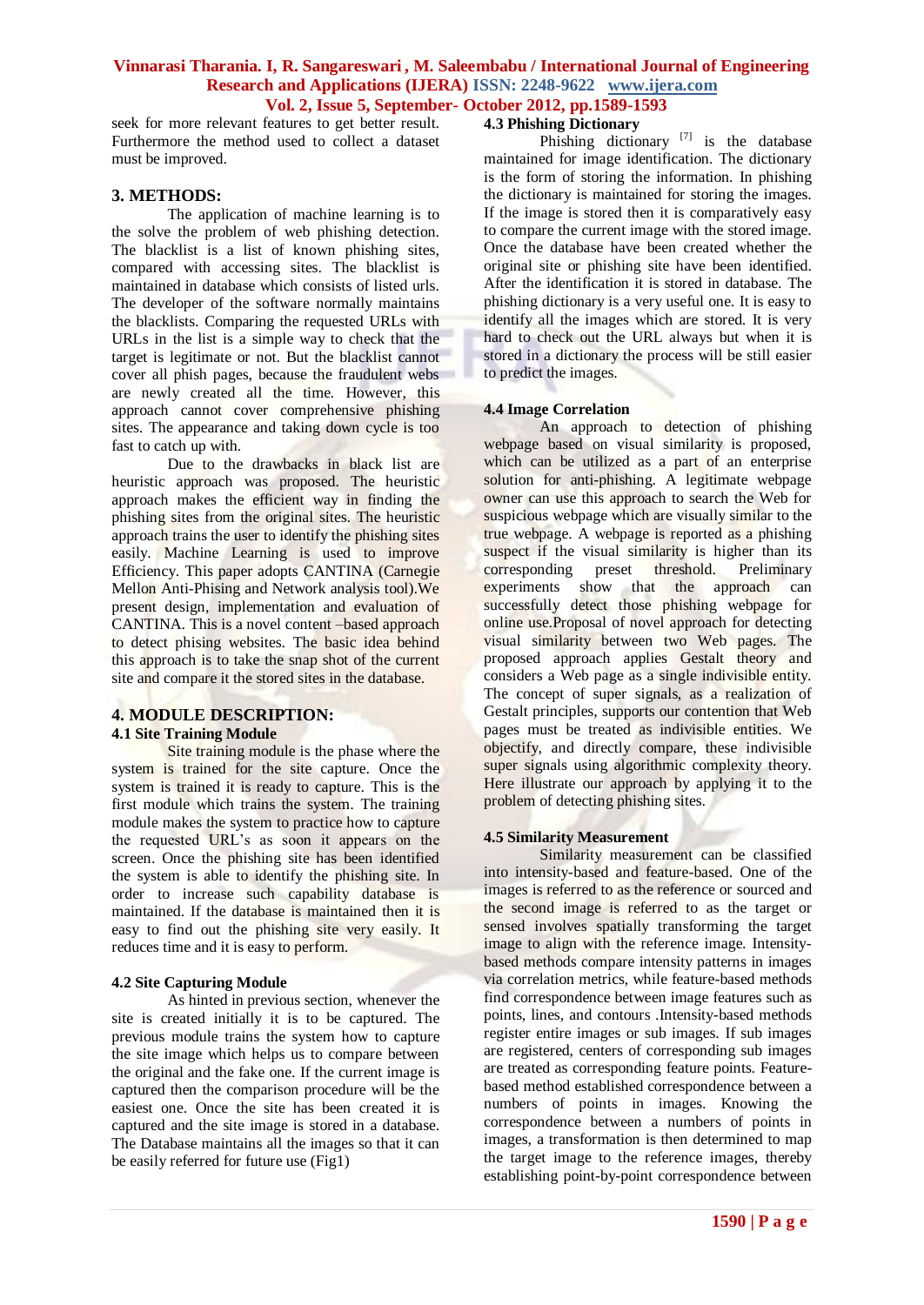the reference and target images. The similarity between the images has been calculated. The images from the database and the images from the phishing detection have been compared. Finally the phishing sites have been identified (Fig1).

# **2.2.6 Manage Image Database**

Web developers often need to store images. sounds, movies, and documents in a database and deliver these to users. It allows users to upload and files of any type. By creating a MySQL database to store our uploaded images the database simple: it only needs one table that stores the image, a unique ID for the image, a short description, the MIME type of the image, and a description of the MIME type. We can create the database by using the MySQL command line monitor and interpreter. Later changes in the image were easily updated in the database.

| retrieve images, but can easily be adapted to storing               |                                                                                                                                                                                                           |                                                                                                |                   |                                                                                         |
|---------------------------------------------------------------------|-----------------------------------------------------------------------------------------------------------------------------------------------------------------------------------------------------------|------------------------------------------------------------------------------------------------|-------------------|-----------------------------------------------------------------------------------------|
| $\Box$ $\Box$<br>3D Bar Chart                                       |                                                                                                                                                                                                           |                                                                                                |                   | $\begin{array}{ c c }\hline \textbf{.} & \textbf{0} & \textbf{X} \\ \hline \end{array}$ |
| <b>Comparison between</b>                                           |                                                                                                                                                                                                           |                                                                                                |                   |                                                                                         |
| <b>Websites</b>                                                     |                                                                                                                                                                                                           |                                                                                                |                   |                                                                                         |
| Message                                                             |                                                                                                                                                                                                           |                                                                                                |                   |                                                                                         |
| $\bigcirc$                                                          |                                                                                                                                                                                                           |                                                                                                |                   |                                                                                         |
| OK                                                                  | $\mathbf{L}$                                                                                                                                                                                              | $\Box$                                                                                         |                   |                                                                                         |
| C:\phising\<br>C:\phising\                                          |                                                                                                                                                                                                           |                                                                                                |                   |                                                                                         |
| Images                                                              | <b>Previous Image</b>                                                                                                                                                                                     | <b>Current Image</b>                                                                           |                   |                                                                                         |
| Previous Current                                                    |                                                                                                                                                                                                           |                                                                                                |                   |                                                                                         |
|                                                                     | i protestanti<br>Militar Santa Marcurat<br>Militar Santa Marcurat<br>de la Barachia dels Castas Comerciones e la Baldia<br>del Comercio de la Baldia de la Comercia<br>del comercio de la Baldia de Santo | <b>CXCT-Roomer</b><br>Ham Sanat Larang Sanat<br>desk kin<br>the theoretical state and the con- |                   |                                                                                         |
|                                                                     | Go <sub>0</sub>                                                                                                                                                                                           | Goog                                                                                           |                   |                                                                                         |
|                                                                     |                                                                                                                                                                                                           |                                                                                                |                   |                                                                                         |
|                                                                     | Toyotay in adding<br>19 Fly is an India ex                                                                                                                                                                | Ang Net 1977 by<br><b>Burnett</b>                                                              |                   |                                                                                         |
|                                                                     | Nov. No. 4, 26                                                                                                                                                                                            | Victory Collect 1<br><b>SIL PS</b>                                                             |                   |                                                                                         |
|                                                                     |                                                                                                                                                                                                           | <b>Barnette La</b>                                                                             |                   |                                                                                         |
|                                                                     | <b>The County</b>                                                                                                                                                                                         |                                                                                                |                   |                                                                                         |
|                                                                     |                                                                                                                                                                                                           |                                                                                                |                   |                                                                                         |
|                                                                     | Generate                                                                                                                                                                                                  | <b>Chart View</b>                                                                              |                   |                                                                                         |
|                                                                     |                                                                                                                                                                                                           |                                                                                                |                   |                                                                                         |
|                                                                     |                                                                                                                                                                                                           |                                                                                                |                   |                                                                                         |
|                                                                     |                                                                                                                                                                                                           |                                                                                                |                   |                                                                                         |
|                                                                     |                                                                                                                                                                                                           |                                                                                                |                   |                                                                                         |
|                                                                     |                                                                                                                                                                                                           |                                                                                                |                   |                                                                                         |
|                                                                     |                                                                                                                                                                                                           |                                                                                                |                   |                                                                                         |
|                                                                     |                                                                                                                                                                                                           |                                                                                                |                   |                                                                                         |
| <b>Start</b><br>Coogle - Mozilla Firefox<br>P phising - NetBeans ID | 8 Java(TM) Platfor<br>ᆌ                                                                                                                                                                                   | screen.docx - Micros                                                                           |                   | <b>KDB血管系图 2.8 10:02 AM</b>                                                             |
| <b>FIGURE</b><br><b>SITE</b><br>1                                   | <b>CAPTURING</b>                                                                                                                                                                                          | <b>AND</b>                                                                                     | <b>SIMILARITY</b> | <b>MEASURE</b>                                                                          |
| ARCHITECTURAL DESIGN:                                               |                                                                                                                                                                                                           |                                                                                                |                   |                                                                                         |
|                                                                     |                                                                                                                                                                                                           |                                                                                                |                   | other measures are matched automatically if                                             |
| The web page is found and white-list filtering is                   |                                                                                                                                                                                                           |                                                                                                |                   | matches are true then no errors if they differ the                                      |

The web page is found and white-list filtering is done and then they are dcom and enter the login form and the phishing detection is started. They are moved with the key-word retrieval TF-ID and the

es are true then no errors if they differ the page has been attacked. And a reference image is also stored and each and everytime the match is found with the help of the heuristic image based approach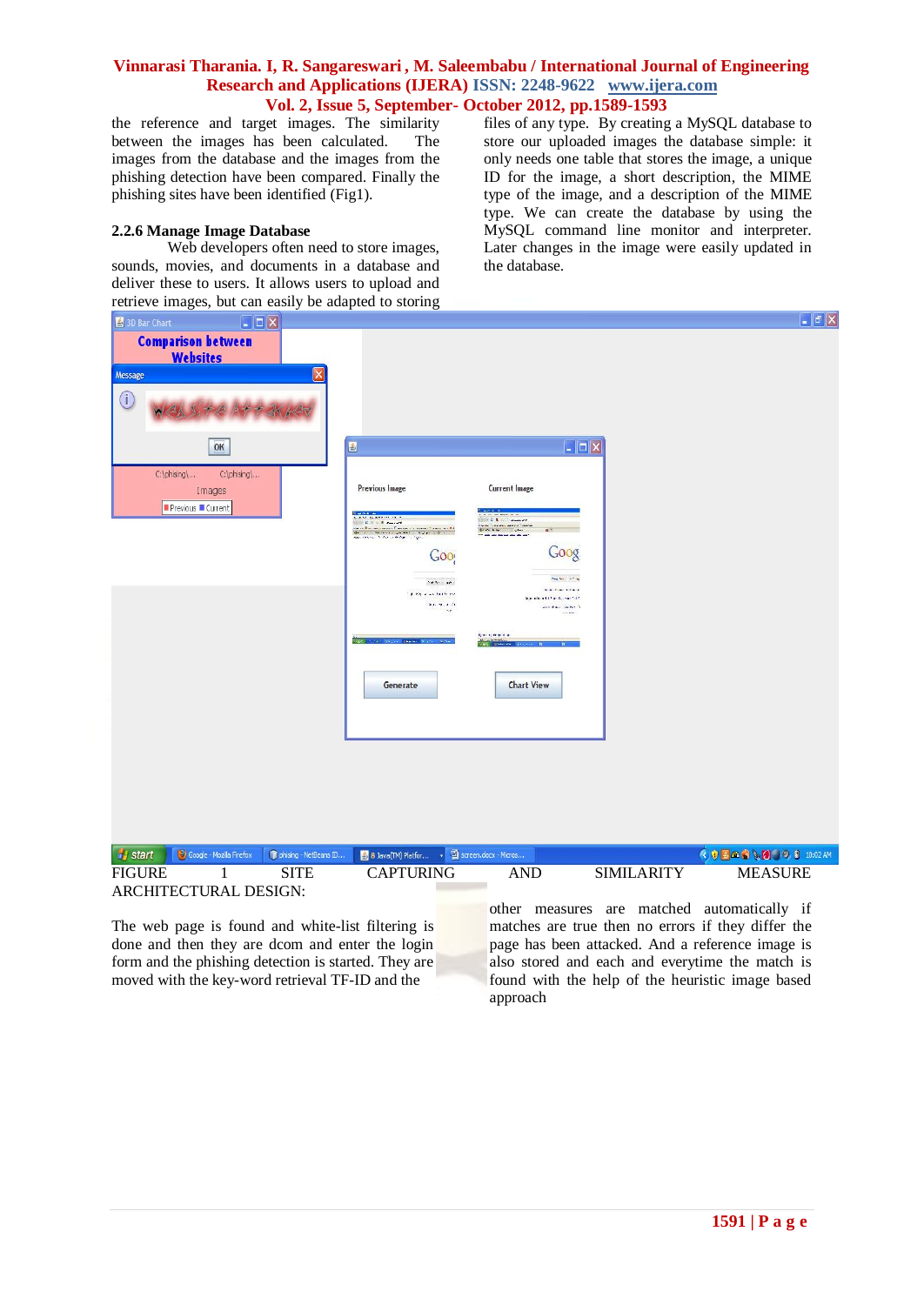

Figure 3 THE ARCHITECTURAL VIEW OF PHISHING

# **RESULT:**

Heuristic Based approach can be followed in future. The hybrid phish detection method with an identity-based detection component and a keywordsretrieval detection component. The former runs by discovering the inconsistency between a page's true identity and its claimed identity, while the latter employs well-formulated keywords from the DOM and exploits search engines' crawling, indexing and

Ranking properties to detect phishing. Experimental evaluation over a corpus of 11449 pages in 7 categories demonstrated the effectiveness of our approach, which achieved a true positive rate of 90.06% with a false positive rate of 1.95%not requiring existing phishing signatures and training data, our hybrid approach is agile in adapting to constantly evolving phish patterns and thus is robust over time.